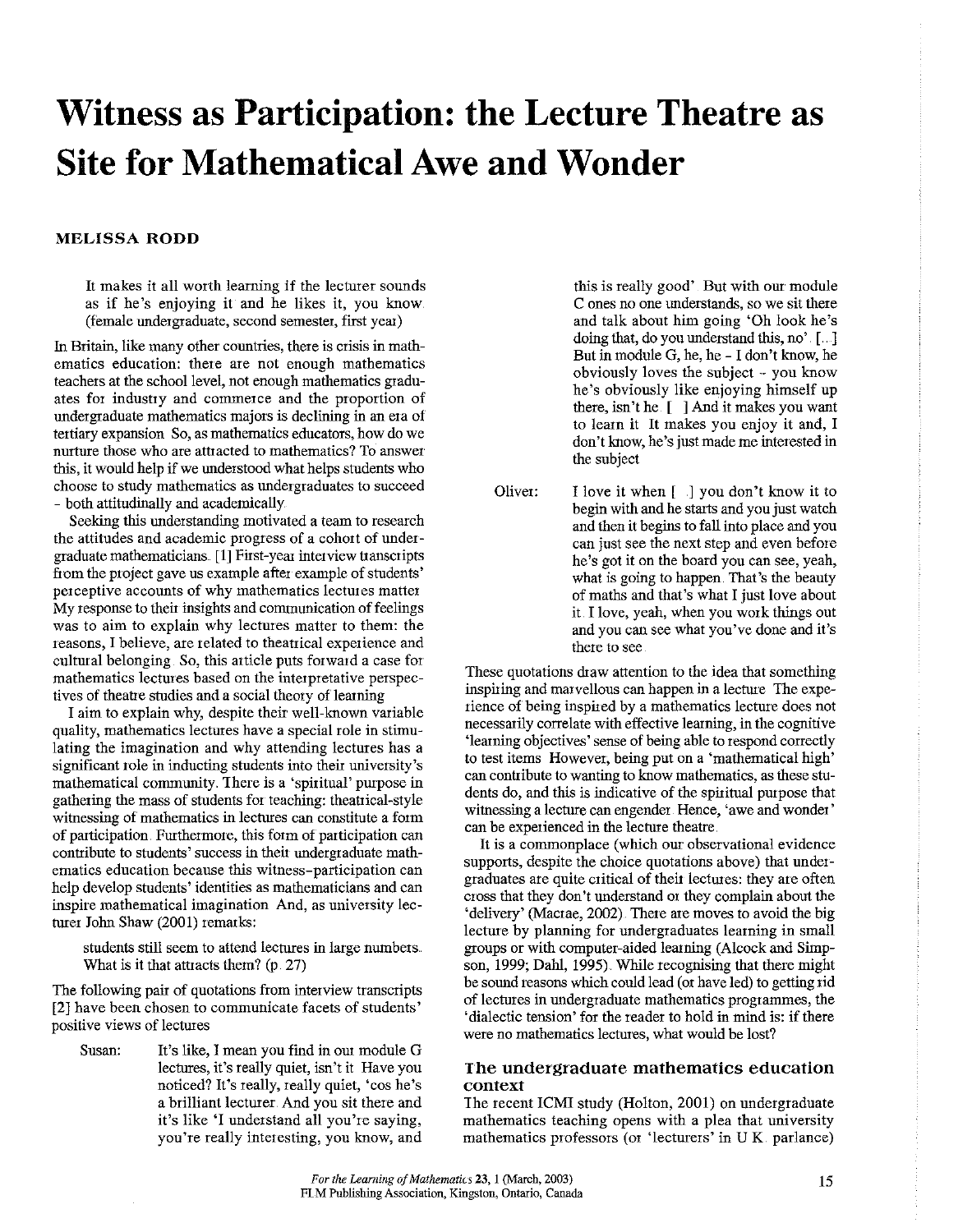should be stimulating teachers. Alsina (2001) calls on university teachers to see their students as having hearts as well **as brains and "to transmit om passion for mathematics and**  this is something that all students may remember" (p. 11) Central to Alsina 's rally is a message consonant with this article: students will perhaps be moved - spiritually as well as cognitively -by the charged environment an impassioned **speaker can create** 

In mathematics education research that attends to mathematics undergraduates, there is a body of research studies which examines the cognitive development of students and strategies for teaching which enhances this development: Tall (1991) provides an initial mapping of this territory **More recently, the affective dimension is being woven into**  this analysis, as suggested, for example, by Jaworski's (2001) conception of *"harmony* between sensitivity and challenge" (p. 196; *italics in original)* 

This article contributes to the on-going humanising of **undergraduate mathematics education as advocated, for**  example, by Thomas (2001,  $p \overline{35}$ ), by examining an aspect of the key student experience of attending lectures. This theme of 'humanisation' is also central to Shaw's (2001) query as to why undergraduates, in all subjects, do - despite problems - keep going to lectures He writes:

**If students are going to use the internet, we have to investigate what makes us still relevant and necessary**  for their learning The answer is not meticulously planned lectures that centre on delivering information. The more content that can be delivered by technology, **the more we have to emphasise our role as the human**ity in the machine - motivating, enthusing, leading by example (p. 27)

**Spiritual matters in mathematics education** [3]

The question of what is 'spiritual' defies strict definition, but the term can be used in a broad sense to connote that which is uplifting, inspirational, delightful and which provokes some desire to give (which, in this context, includes giving time to study) The value of this wide-ranging notion is recognised by curriculum designers: in the National Curriculum for mathematics (DfEE, 1999), which is the state curriculum for maintained schools in England, there is a sec**tion on '"promoting pupils' spititual, moral, social and**  cultural development through mathematics" (p 8) (Each National Cutriculum subject has such a section ) It is stated in this National Curriculum document that mathematics potentially contributes to spiritual development, for example, by "helping pupils obtain an insight into the infinite" (p. 8). 1n this present article, the role of a teacher in helping students obtain such insights into topics involving 'infinity' and other abstract concepts is recognised One function of a teacher in this regard is to inspire wonder within the group of students This may not be an everyday occutrence, but it can and does happen

A positive purpose of a lecture, then, as will be discussed **here, is that a good lecture acts a site for 'awe and wonder'**  (This is a phrase which is used in describing, with a little irony perhaps, pupils' spiritual development within the National Curriculum and Religious Education in England,

e.g. http://pathways uwe.ac.uk/spiritual/moral/default asp last accessed 2nd January 2003.) The idea is that some 'spir**itual' experience can occur in a good mathematics lecture and this experience is motivating for students and contributes to**  their enculturation within a mathematics community

## **From literature on lectures**

In 1972, the British university lecturer Donald Bligh wrote a provocatively titled book 'What's the use of lectures?', in **which useful techniques for new lecturers are presented,**  along with a glossary of published work on lecture-based **learning and a critically orientated discussion as to whether**  the undergraduate university lecture is actually effective. Bligh points out features of good teaching which do not generally happen in lectures For example, he reminds us that "learning to think is not an absorption process" (p 53); that the traditional lecture is a "one-way verbal communication". yet "feedback [is important] for learning" (p. 124); that **social interaction is a strong motivator for people "Yet the**  lecture method notoriously neglects it"  $(p \ 80)$ ; that enthusiasm aides learning (p. 80)

On this last point, concerning the "inspirational function **of lectures", Bligh makes some comments pertinent to this**  article: firstly, that while there are likely to be some inspiring lectures, these are few in the overall count (p. 39); secondly, he is sceptical that lectures could generate a "good group spirit" which he acknowledges is an important variable in affecting students' attitudes (p 47); thirdly, that **''"some acting ability may be advantageous to a lecturer who**  wishes to enthuse his audience" (p 80).

It is to the nature of audience and the capacity for individuals in audiences to be changed as a result of theatrical **experience in front of an audience that I now tmn, because**  learning involves change.

## **Theatre**

1n ancient times theatre played a crucial, spiritual putpose within the community [ .. which gathered] to witness and participate in the stories that explained and gave meaning to their existence. (May, 1990, p. 8)

**What is 'theatre'? In general terms, 'theatre' is witnessed,**  putposeful spectacle. The relevance of theatre to undergraduate mathematics education [ **4]** is the focus of this section. And 'theatre' is relevant as the lecture theatre is a site for an authoritative delivery important to the audience of potential mathematicians. The lecturer is both communicator and guardian of knowledge and this dual role is analogous to the centre-stage figure in May's characterisation of ancient theatre: "The actor/storyteller and the shaman/priest were one and the same" (p. 8).

The lecture offers potential for awe and wonder, just as the theatre does The study of theatre is relevant to mathe**matics education, if only because in universities across the**  globe young adults gather to listen, take notes and watch the story needed for the next stage in their life unfold: the mysteries of the calculus, the structure of algebraic objects, the solutions of differential equations. They are initiated (at least in part) by their experience in the lecture theatre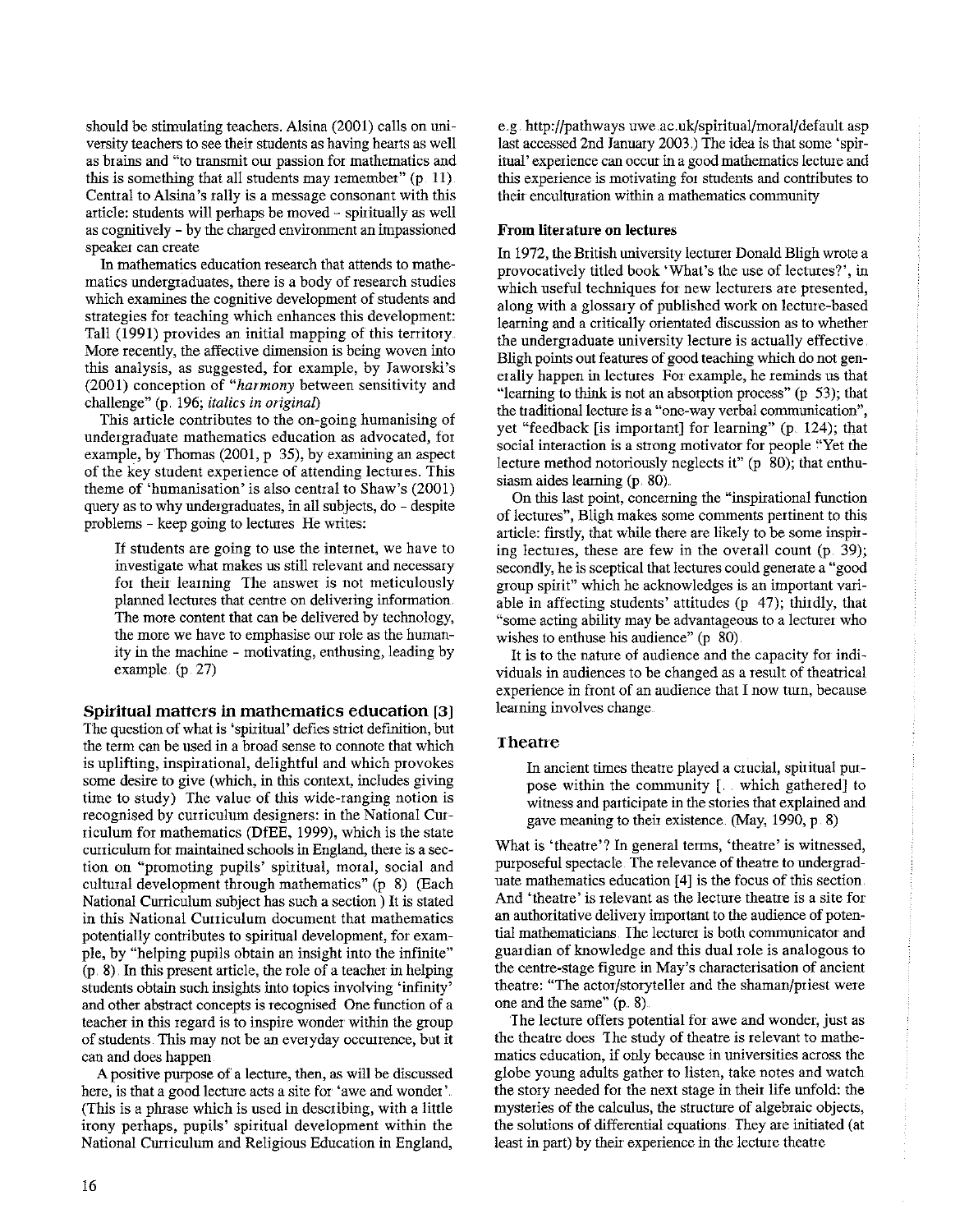In the rest of *this* section, I consider those aspects of the theatre which illuminate why there is a positive purpose to the mathematics lecture. This is not to say that I am advocating a system in which all teaching is done through lectures Indeed, to preview the conclusion and develop Shaw's earlier mentioned exhortation to "humanise", the function of lectures should, perhaps, be more to draw students together through the experience of witnessing mathematical processes and drawing attention to mathematical forms, rather than expecting the students' ritualistic taking of notes to be a firm foundation for their developing knowledge

# Performance

performance arouses the most fundamental of all dramalic emotions: wonder. (Mudford, 2000, p. 3)

Student experience in lectures is conducted by the lecturer and constrained by the mathematical material of the curriculum. There is an onus on the lecturer to 'give a performance'; it is not sufficient merely to 'deliver the material' Students (in our project) remarked that the personality of the teacher/lecturer was important, as was engaging with the student audience

Leah: Yeah, they're maths lecturers, they're at uni so they must be good, but maybe they haven't the personality to be teachers, maybe they just want to do maths and that, 'cos sometimes you feel they aren't interested in us, in us students, they don't know us, they aren't interested in us and cos we're first years the stuff they're teaching us is like so easy for them they find it boring, and they'd like rather be doing more difficult more harder maths and well it's just something they have to do and that, so. But some are like really lively and so that helps a lot 'cos you think, this is good, he likes it and so you like it 'cos it seems worth learning

The perspective of theatre studies offers descriptors for performance and more delicate explanations for a performance's success or failure For example, great performances involve risk, a relationship between the performer(s) and audience, and a continuation in the imagination of the members of the audience long after the curtain has fallen (Mudford, 2000, pp. 1-44) These are the same qualities which students are clamouring for in their lectures; students readily praise lecturers who can perform thus.

James Nicola (2002), in his recent manual for actors, says:

Live acting, then, is not just about what you feel, it's about what you get the audience to feel [...] The secret to achieving all this lies not simply in performing in front of, but in participating with; not in what one says or does, but in what one gives; not in showing, but in sharing; not in what goes on inside oneself, but in what transpires *between* actors and audience (p xii; *emphasis in original)* 

Adapting this quotation to the mathematics lecture context illuminates the centrality of the theatrical analogy for university teaching:

Lecturing, then, is not just about what you understand, it is about what you get the students to understand.  $[$ ....] the secret to achieving this lies not simply in lecturing in front of, but in participating with; not in what one says or does, but in what one gives; not in showing, but in sharing; not in what goes on inside oneself, but what transpires *between* lecturer and students.

Nicola goes on to try to capture the energy in the effort of challenging communication by this concept of 'between' and invokes a spiritual aspect through his choice of example:

Michelangelo was aware of this power of between; magnificent as all the Sistine Chapel's paintings are, the focus of the room is the very centre of the ceiling, the point between God's and Adam's fingers, where he painted nothing. (p xii)

# Multi-modal experience

Another attribute of lectures could be called 'the multimodal approach' and this relates to the theatrical aspect of lecturing Clearly, in a performance several forms of communication me being offered, which Janusz recognises as being helpful to him:

| Janusz: | if you're there, you know that it's infor-     |
|---------|------------------------------------------------|
|         | mation you can actually take in, and it's a    |
|         | different way of taking in the information     |
|         | actually hearing it rather than reading it so. |

Interviewer: That's interesting. Can you say more?

Janusz: Sometimes you read it and you think, well I think I understand that but then you hear it and it might even be the same words as are in the notes but somehow you hear it differently to what you read and sometimes it just clicks that way, there's something different in hearing it and reading it. I'm not sure what it is, but that has happened a few times and that's good, I like when that happens 'cos it usually means that it sticks in my head

Alsina (2001), in calling to for the communication of passion and enthusiasm for mathematics, rejects the notion of a "mathematical play", while advocating aspects of multimedia communication with students. This draws attention to the difference between amateur dramatics - where props indeed support a 'play'- and an uplifting and inspiring performance which includes props for communicating insight. For example, while a lecturer might use a graph plotter for many graphs in a lecture and the students cannot see the wood (purpose) for the trees (data), another lecturer might ask the students to imagine the set of curves given variation of a parameter before using a graph plotter to display the solution set

However, an 'awe-inspiring' performance does not occur whenever a set of appropriate competences is satisfied. It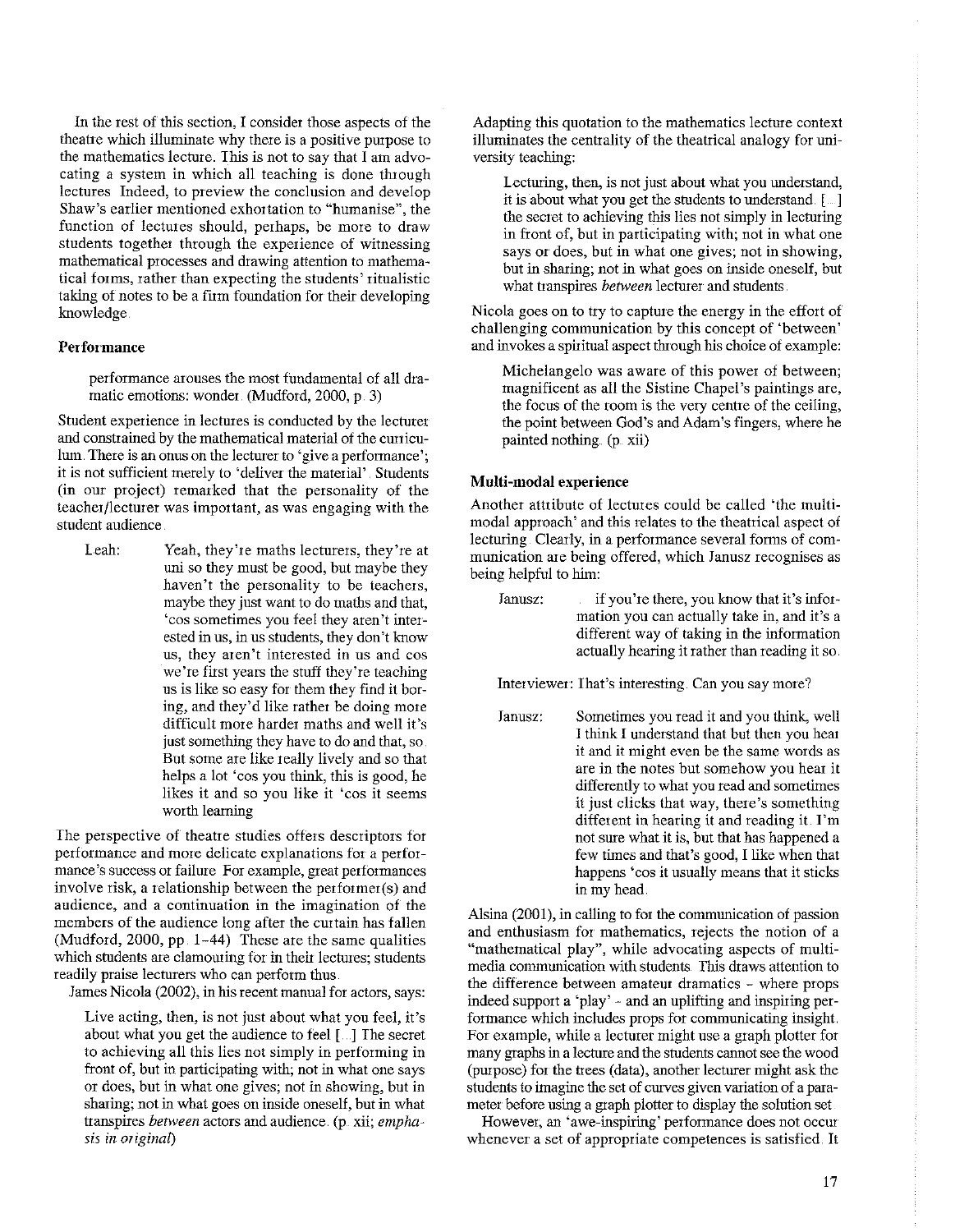takes mote than technique to lift the spirit and direct the intellectual energies of the (typically) 18-22-year-olds who **are aiming for a mathematics degree. For example, in an**  early second-year lecture, the lecturer 'Dr. Y' employs many of the techniques that the students have been saying are important and that Bligh (1972) advocated: the notes are exemplary, he faces them when he speaks to them, his writ**ing is clear, he does examples 'live' and he has a strong,**  audible, 'BBC' voice He speaks about the mathematics, then writes on the board, and he turns things round trying to give the students different ways to get to grips with the new topic This new topic is related to other mathematical ideas they will have studied: carefully, he traces application of linear maps in the differential geometric context, slowly building up the techniques that will be needed to locate singular points of mappings and, eventually, surfaces.

**However, there is chat during the lecture, which he tiies to**  control with hard stares but eventually comes out with "will you just stop it please for christsakes this is ridiculous". This man is very competent, thoroughly prepared, fluent, vigor**ous He answers the only two student questions sharply:**  "Sit, where did you get that second basis from?", reply, "I made it up"; "What if  $x = 1$ ?", reply, "That point is excluded **from the domain of the function" You can't expect much**  more than what he is doing But his disdain for the students comes through

For example, his board writing of zero has a tail and he **remarks of some matrix entries "No, they are not sixes",**  (that these entries were 0 was apparent from the context) And "It might not be immediately obvious to you, but one is a multiple of the other" (of vectors  $(1,3,-2)$  and  $(-2,-6,4)$ ). **Dr Y gave a multi-modal presentation, but there has not been 'participation' The audience of students has not been**  'played' to by the actor/lecturer in Nicola's sense and the atmosphere is flat, uncharged, unexcited

This example is intended to show that good 'multi-modal' lecturing techniques are not enough A central point of this article is to distinguish between a lecturer who is a knowledge-rich 'sage on the stage' and one who is a 'leader of minds' The 'leader of minds' draws new people to his or her **wotld. Their lectures have a 'meta-learning' purpose in fuelling the students' desire to learn mathematics** 

# **What is 'active participation'? Witness as participant**

One of the features of a standard lecture or theatrical per**formance is that participation is not necessarily a function of**  verbal or physical interaction A contemporary threat to lec**tures is the dominance of overt social interaction within the teaching paradigms currently advocated (e.g 'interactive**  teaching'). As Shaw (2001) remarks:

if active learning is the only useful part of the higher **educational experience, then the large lecture, no matter how many ingenious and participative exercises are worked in, can be viewed only as a tutorial with too**  many students in it, i.e. a cost-cutting device." (p. 27)

Mudford (2000) sums up the theatrical notion of 'active par**ticipation' which does not involve students offering their**  explanations or coming to write on the board:

In this active participation, the performance will determine not only the degree to which the audience is 'rapt' but also when the play is done what it reflects on, what it has been moved by, what it rationally assents to A **performance continues in the mind after the performance is over; and we ask ourselves what we have**  witnessed. (p. 8)

**This notion of active participation illuminates the power and**  purpose of a lecture: students are kept 'rapt' by the mathematical ideas presented and are 'lifted' to reflect and review afterwards

Nicola also analyses this type of participation He con**ceptualises the audience's experience as being** *worthwhile, unique* and *essential* (p. xii) in a 'participated-in' performance: *Worthwhile:* "The sequence of clues provides the mystery's structure. [. ] You may even feel cheated in the last chapter if you find out that the inspector knew something you could not possibly have known" *Unique:* only through the play, only through "transporting live audience **and actors, together"** *Essential:* **"for om audiences to consider the ritual essential, we must treat it as sacred** [ .. ] **and**  leave the theatre *changed,* however slightly, for having participated in the drama" (pp xii-xiii, *emphasis in origina[)* 

Interpreting these three concepts for the mathematics lec**ture theatre gives fiuther insight into the role of lectures in**  undergraduate learning. For is not a lecture only worthwhile **if the mystery of a mathematical structure, concept or theo**rem is revealed via the clues (of the proof) in a fashion they **could not extract from down-loaded information? The uniqueness of the occasion is not captured by the lectme**  notes alone You have to be there And, when it works, the students leave having *been* changed by the experience

Now anyone can walk in off the street and attend a big mathematics lecture, but the people who are intended to **reflect on, review and, indeed, practice and apply the content**  of the lecture are the mathematics undergraduates of the **lecturer's university These students attend the lectme, engage in other rituals like exercises and exams, and gradu**ally, to greater and lesser extents, belong.

The theatre studies' discipline has offered a way to theorise **'active participation' in a lecture. But active participation in a**  theatre setting alone does not capture the importance of lec**tures in learning university mathematics. An audience at a regular theatre disperses after the performance, whereas**  undergraduates go through the same ritual of attending the **lecture theatre several times a week for three or fom years**  And they go to lectures as a peer group, becoming better acquainted with their lecturers as the years go by. A 'community of practice' develops This notion has been theorised by Etienne Wenger (1998) as part of his social theory of learning and it forms the backdrop for the second strand of **my explanation of why undergraduate lectmes can serve a**  spiritual purpose.

# **Identity, imagination and inspiration**

Mathematical thinking is concerned essentially with **imagination and not with manufacture, and that om**  imagination is fed by feelings and beliefs, just as much as it is by figures and objects. (Bishop, 1988, p 42)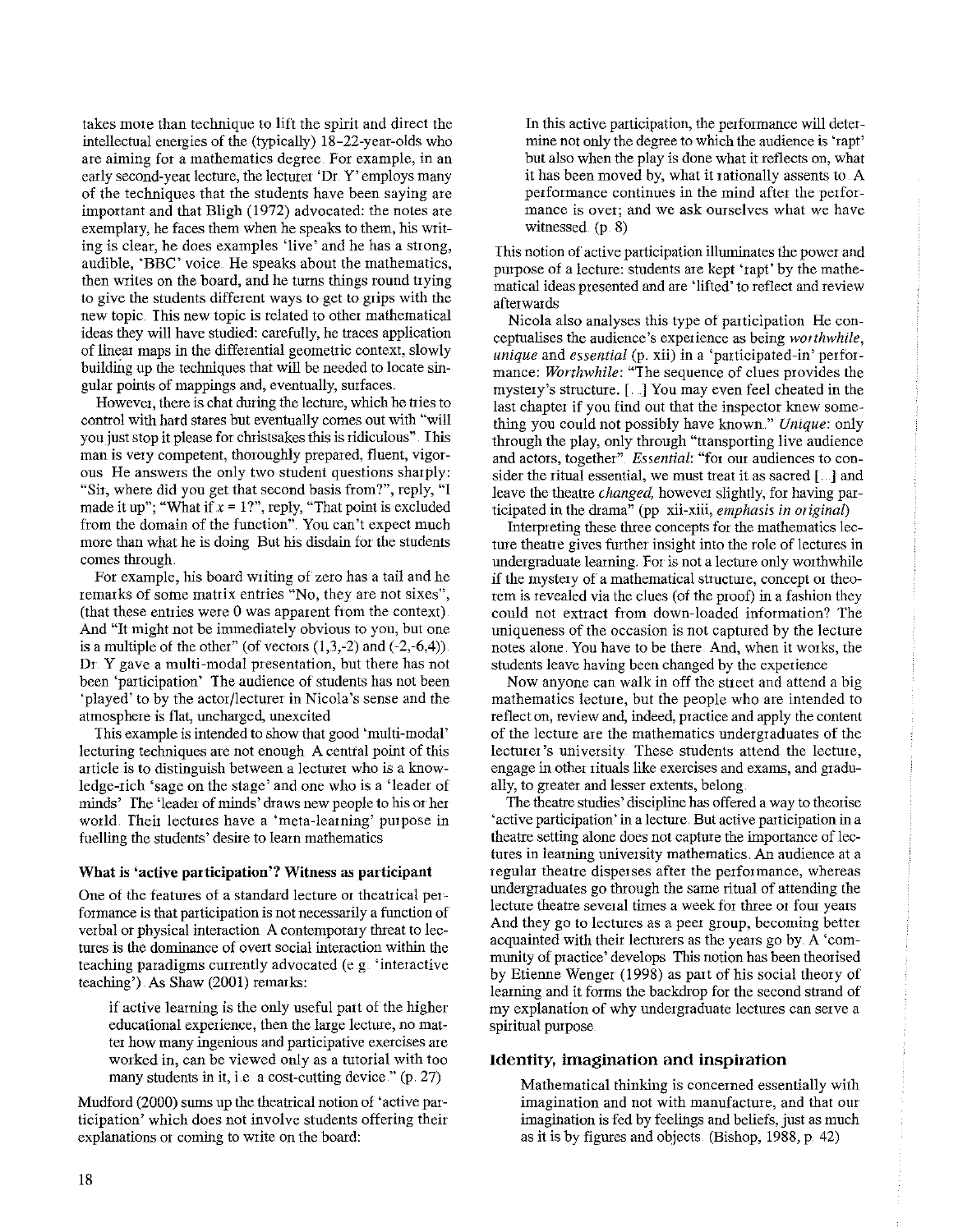Mathematics education has for some time been working on linking learning with enculturation (in Bishop's terms) and participation (in Wenger's). In particular, mathematics education recognises the role of teachers in inducting initiates into the culture, as happens at university (Bishop, 1988) Wenger's social theory of learning has developed this view further The crux of Wenger's theory is: what you learn shapes and is shaped by what you do and by who you are Undergraduates' learning is a function of their social environment:

Issues of identity are an integral aspect of a social theory of learning and are thus inseparable from issues of practice, community and meaning. (Wenger, 1998, p. 145)

Informed by key notions of Wenger's theory- identity and imagination - this section continues to develop the notion of 'witness as participant' within the domain of mathematics lectures for undergraduates.

# Identity and community

The practice of attending mathematics lectures belongs to mathematics students specifically and these individuals develop as a function of that participation Their identity is moulded by being with all those other students in classes about 'linear algebra', about 'stats', about 'real analysis', etc. However, it is not just about receiving the lecture's specific content, but also about engaging in "experiments of identity" (Wenger, 1988, p. 268), experiments which are taking place concurrently. Their community is established by practices, such as attending (or skiving off) lectures, doing 'homework', participating in tutorials, sitting exams, joining the 'maths society' and just being seen around the department and being familiar with its personalities. Students "invest [them]selves" in meanings which provide the source for the "energy required for learning" (p 266).

For example, students are aware of belonging to the undergraduate mathematics community when it comes to getting their assignment problems done

- Oliver: Maths is such a good subject for sit[ting] round, little group of six or seven of you, and then when someone 's got a question there's always someone to help, d'you know what I mean?
- Melanie: Even if you don't know them, if you're sort of stuck on a problem, you sort of join together

There are also comments within the interviews which indicate that they may be at least subliminally aware that lectures bring them together, for example (from a threestudent interview):

- S1: Dr X he's always taking votes.
- S2: He is our best lecturer
- S3: We have a break in the middle of the lecture and he puts some mathematician up that nobody knows and asks who it is, and then talks about him [ 5]

In Wenger's terms, Dr X is helping students align with the mathematical community by introducing them to some cultural icons of that community; their identities are being shaped by having these people within their minds and imaginations His doing this job in a way which increases students' pleasure also contributes to drawing them in to the university's mathematics community

# Imagination and belonging

This notion of 'belonging' (Wenger, 1998, pp. 173-183), central to a community of practice, requires potential participants to engage with the practice, to imagine working creatively with the objects of the practice and to align themselves within the constraints of the practice The extract below from an interview with Michael captures a dual aspect of imagination - the projection of self and the creative play with mathematical 'objects' - which is central to the positive function of developing imagination with respect to mathematics

Michael: I want to be a lecturer myself when I get older. I told you that, didn't I? So I just go off and do lecturer-like things, like researching mad ideas.

Interviewer: Is that what they do?

Michael: It's what I imagine they do Not long ago, I was researching the idea that you could have vectors which had non-real dimensions or non-integer dimensions

The lecturer has a role in promoting this belonging Tony Barnard (in Barnard and Morgan, 1996) expresses a general aim of one of his undergraduate courses as helping "students in the transitions from concrete to abstract mathematical thinking" (p. 44) and a specific aim of relating results within mathematical 'culture'  $(p. 46)$ . He tries to paint a bigger picture which might inspire them and he tries to draw the students into his - the mathematical - world, by appealing to the affective and the aesthetic. He points to 'mathematical jewels' which those in the mathematical community value and opens the door to these students becoming people who appreciate these theorems too

## **Inspiration and motivation**

The following quotation offers a student's comparison of positive and negative lecturing styles. It graphically illusttates the power of personality in communicating mathematics: it is 'just nicer to be there' when the student's gaze is towards a person rather than a piece of paper

Philip: Well, you've got, there's this sort of teaching style, where they talk about something, then write and then talk a little bit more, while you're writing or just finishing off writing, and go at it in a couple of different angles, and not just say, this is how it is I think it's stuff like, people who've just got a little more something about them, people who've got a little bit of humour,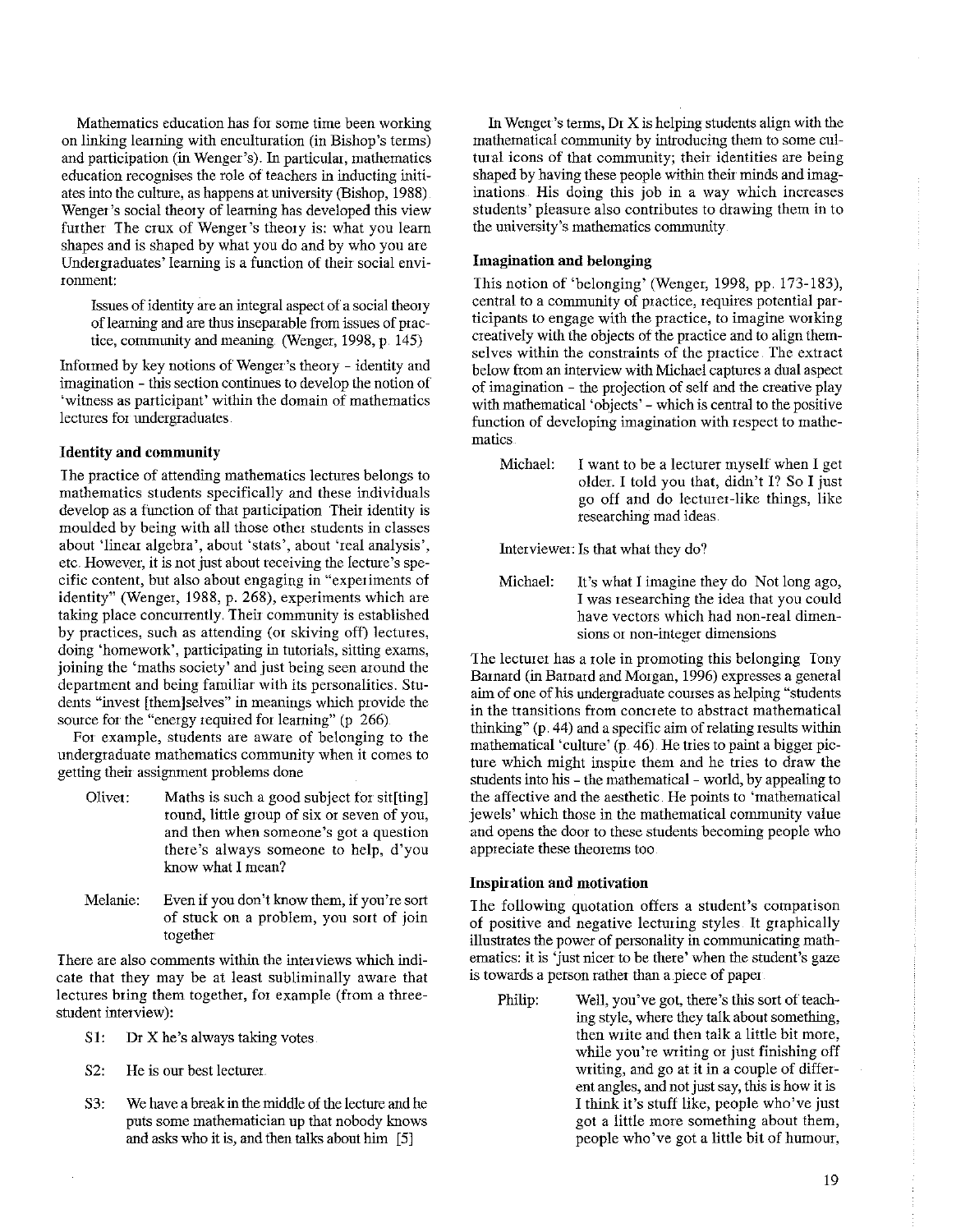just, even if they're making bad jokes occasionally, just, that keeps you interested and looking at them rather than looking at the board and burying yourself, and you're like in your own little world, from paper to board, back to paper and everybody's like that, no contact and the lecturer's the **same, from his notes, talk to himself, Wiite**  it on the board, back to his paper, bit more talk to himself but so you can heat it and back to the board and he's in his own world, everybody in their own world, writing, looking, writing, it's just like, my pet hate is like looking at paper, board, this is the lectmet as well, it's just they can't **enjoy it a lot more, the lectmers, I can't see**  how anybody can enjoy that. I find that I'm not, because I'm fed up watching the **whole time, say in module C, waiting for**  him to finish writing. And in the other lec**tures you're sat there learning and it's just nicer to be there.** 

Undergraduate learning is frequently triggered by those **unique events which contribute to an individual's agency ot**  self-motivation, as the above quotation from Philip illustrates. However, the lecture can (though perhaps rarely does) **stimulate a needing to know or a desire to be part of the**  mathematical enterprise How the lecture might do this is not by conveyance of information alone (although this can work for those already hooked [6])

**A student's inspiration arises from, among other factors, an unpredictable combination of perception of subject**  matter and identification with or esteem for the lecturer**authority: the profess-'er'. The mass witnessing of a professor's mathematical performance contiibutes to the**  shared knowledge and rituals of a community of practice In ancient Greek theatre, "drama [ ] occurred in a continuum with other institutional activities" (Blau, 1990, p 12) Analogously, being part of the audience in an undergraduate **lecture theatre is one part of a spectrum of events which con**stitutes belonging to the (university's local) mathematical **community.** 

**Inspiration contributes to stimulating the imagination**  which, in tum, develops identity. Wenger (1998) refers to imagination as the "expanding of om self [ ... ] playing scales on a piano and envisioning a concert hall" (p 176) The mathematical work goes hand-in-hand with the growth of self; leaming is inspired by mathematical highs and mathe**matical personalities. Out interviews showed that under**graduate mathematics students could be entranced by the wonder of mathematics and, even though this delight dips **or, for some, is rarely experienced, they invariably keep going, as a group and as individuals, seeking out positive experience** 

# **Conclusion**

I he exclamations which greet the artist on the high trapeze make audible the silent wonder with which we **respond to those who have mastered an art, and give to** 

**their audiences the shock of recognition at seeing**  how things are, by drawing us for a time into their illuminated space. (Mudford, 2000, p. 44)

**What experiences could serve as the mathematical-learning**  equivalent of being drawn into the illuminated space of the mathematical 'master' (to paraphrase Mudford's quotation)? Lectures Good ones Lectures which attend primarily to orienting the imagination of the initiates, to establishing a team spirit and challenging mathematical play Lectures **which provoke participation as mathematising is witnessed.**  Ihe notion of 'participatory witness' links the 'theatrical' and the 'social' in the context of undergraduate mathema**tics lectures** 

Here, I quote Wenger (1998) again, whose social theory of learning has been used to explain the contiguity among the notions of identity, imagination and inspiration for mathe**matics undergraduates:** 

**One cannot stress enough that these aspects [orientation, reflection, exploration] of an infrastructure of imagination are matters of identity, not just of infor**mation [ .. ] it is more important for the informational **content of an educational experience to be identitytransforming than to be 'complete' in some abstract**  way (p. 273)

What would be lost if there were no lectures? Not just loss of **'economy' in terms of 'delivery' of information! This is a poor use of lectures, even though traditional universities educating undergraduates do seem to structure their curriculum primarily in terms of information delivery via the**  lecture theatre. What would be lost is a singular opportunity for simultaneously inspiring and inducting, for lifting the spirit and directing desire for learning

**The view that the mathematics lecture is an out-dated teaching medium relying on an unsound 'transmission' con**ception of leaming has been challenged here, both by **students' expressions of wonder and the theoretical perception of their expressions which construes the lecture theatre as a site for participation of a special sort. lectures have**  the potential to develop students' identity within a mathe**matical community by means of using theatrical experience to stimulate their imaginations and to inspire them to act**  Shaw  $(2001)$  also contends, "that there is something unique, useful and relevant in the lecture  $\lceil \cdot \rceil$  like a jazz perfor**mance in which the musician's improvisation can thrill"**  (p 27) He quotes the jazz legend John Coltrane who **observed: 'it seems to me that the audience, in listening, is in**  an act of participation, you know" (See also King, 2001.)

The principal suggestion for practice coming from this **article is that university mathematics departments recog**hise the potential of lectures, not as information-delivery **venues, but as a place where the 'awe and wonder' of mathematics can be experienced For feelings can be aroused**  and beliefs can be developed in theatre, even in a lecture **theatre. A performance can communicate images, ideas or structures which can excite the imagination As mathematics is by nature abstract, the role of the imagination is particu**larly important. The stimulus that Oliver spoke about was generated by the lecturer and inspired the student